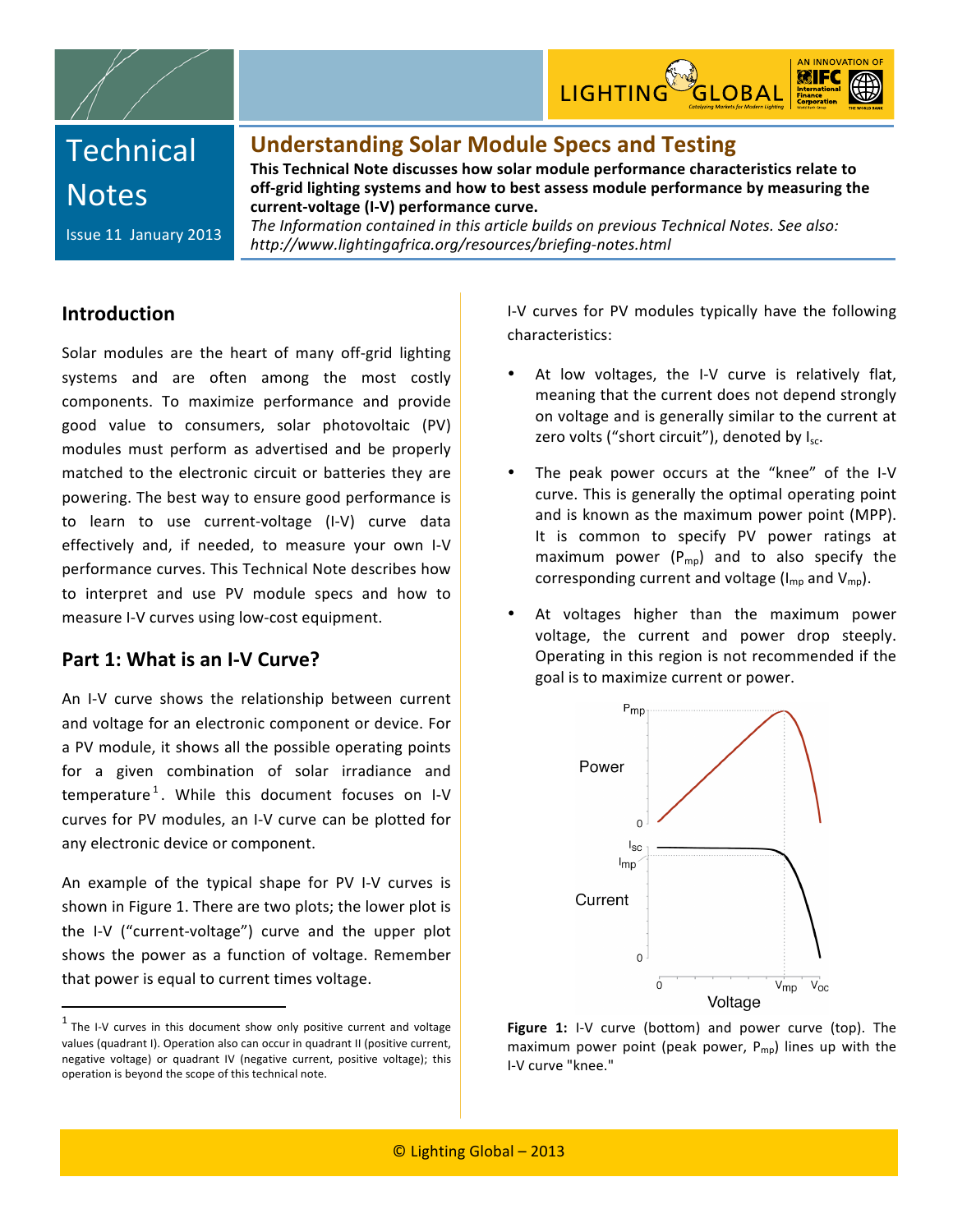The shape of a PV module I-V curve is described by the fill factor, the ratio of the maximum possible power  $(P_{mp})$  to the product of  $V_{oc}$  and  $I_{sc}$ . Fill factor is a unitless number
between
0
and
1;
as
 the
 fill
 factor
approaches 1,
the
knee
of
the
curve
becomes
sharper.
High‐quality PV modules generally have higher fill factors than poorquality
modules,
and
crystalline
silicon
modules
tend
to have higher fill factors than thin-film (amorphous) modules.



Figure 2: Fill factor for typical crystalline and thin-film PV module I-V curves. The fill factor is the ratio of the area of the
inner
rectangle
to
the
area
of
the
outer
rectangle.

The shape of a PV module I-V curve also depends on the
 operating
 conditions,
 as
 shown
 in Figure 3.
 The main
factors
affecting
performance
at
any
given
instant are
 temperature
 and
 solar irradiance. Open‐circuit voltage is strongly dependent on the operating temperature of the PV module; at higher temperatures, V<sub>oc</sub> decreases and the I-V curve shifts to the left. Temperature also has a small effect on short-circuit current, with I<sub>sc</sub> increasing slightly at higher temperatures,
 but
 it
 is
 normally
 safe
 to
 assume that short-circuit current is constant with respect to temperature. On the other hand, short-circuit current is strongly dependent on solar irradiance; as irradiance increases, I<sub>sc</sub> also increases, and the curve shifts upward.



Figure 3: I-V curves showing the dependence of solar module performance on solar irradiance (top) and module operating temperature
(bottom).

#### **Standard
Test
Conditions**

To
 allow
 fair
 comparison
 between
 PV
 modules, I‐V curves are given for standard testing conditions (STC), which define a standard solar irradiance (1000 W/m<sup>2</sup>), spectral characteristic (air mass 1.5), and solar module operating
temperature
(25°C).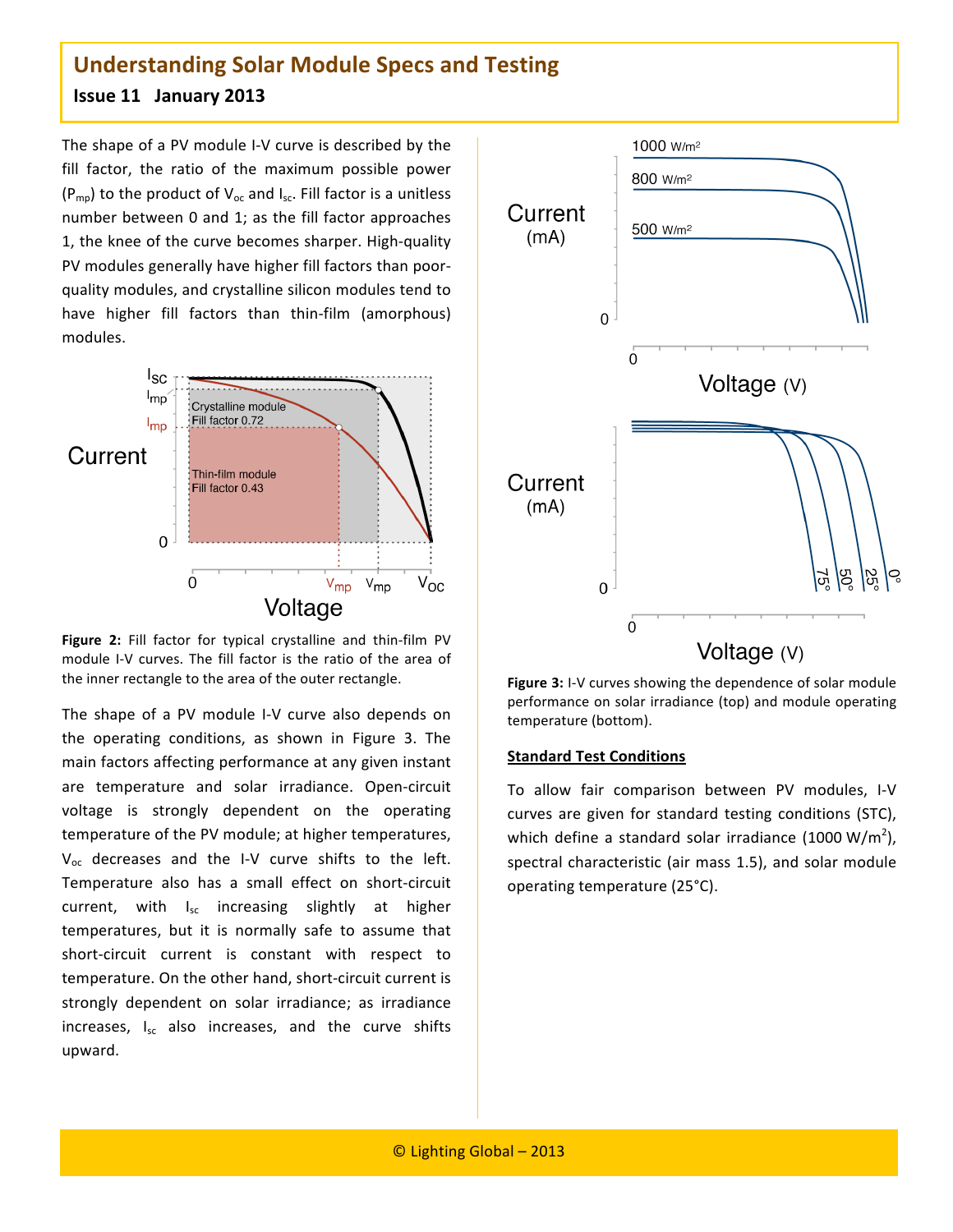**Issue
11

January
2013**

#### **Solar
Module
Specifications**

The
specifications
like
those
found
on
the
backs
of
PV modules
 come
 directly
 from I‐V
 curves
 measured
 at STC. From these specs, it is possible to "rebuild" the basic shape of an I-V curve as shown in Figure 4 below.

**Open Circuit Voltage (V<sub>oc</sub>) – The peak voltage; occurs** at
 zero
 current,
 with
 no
 connection
 between
 the terminals.

**Short Circuit Current (I<sub>sc</sub>) – The peak current; occurs at** zero voltage, with short circuit (approximately 0 ohm resistance)
connection
between
the
terminals.

**Maximum Power Voltage (V<sub>mp</sub>) – The voltage at the** maximum
power
(i.e.,
peak
efficiency)
operating
point.

**Maximum Power Current**  $(I_{\text{mo}})$  **– The current at the** maximum
power
operating
point.

**Maximum Power (P<sub>mp</sub>)** – The highest power operating point for given conditions, i.e., the best efficiency point;
the
product
of
Vmp
and
Imp.

#### **Solar
Radiometry
Terms**

Ϊ

Terms
associated
with
measurement
of
solar
radiation can
 be
 confusing;
 these
 are
 the
 terms
 used
 in
 this note:

**Irradiance** - The amount of radiated power per unit area incident on a surface (units of W/m<sup>2</sup>).

**Irradiation** - The amount of radiated energy per unit area
 incident
 on
 a
 surface
 in
 a
 given
 time,
 often
 one day (units of Wh/m<sup>2</sup> or kWh/m<sup>2</sup>).

**Insolation** – the same as "solar irradiation," although often
used
to
refer
to
solar
irradiance
as
well.

Air mass – the ratio of sunlight's path length through the atmosphere to the path length if the sun were directly overhead. Air mass is a function of latitude, time of year, and time of day, and determines the spectral
characteristics
of
 the
solar
 radiation
 reaching the
earth's
surface.

**Pyranometer** – an instrument to measure solar irradiance.



Figure 4: "Rebuilding" an I-V curve based on PV module specifications.
The
approximation
of
the
curve
with
three anchor
points
can
be
good
enough
for
engineering
design.

#### **Operating Point for Connected Devices**

With a PV module I-V curve, you can predict the current and voltage that the module will provide to a given load. Any I-V curve represents the set of all possible operating
 points
 for
 each
 device
 under
 the
 given environmental
 conditions. When
 two
 devices
 are directly connected, the current and voltage of both are determined by the intersection of their two I-V curves, the
only
point
where
both
can
operate
simultaneously.

Figure 5 shows the I-V curves of a PV module and a resistor-the simplest type of load. The I-V curve of a resistor with resistance R is a straight line with slope 1/R. When the resistor and PV module are connected, the
only
possible
operating
point
is
 the
intersection
of the two curves, indicated by the white dot. If the PV module temperature or solar irradiance changes, the PV module I-V curve will change and the operating point will thus be different. Similarly, if the load resistance changes, the slope of the load I-V curve will change, also changing the operating point. For example, if the resistor in Figure 5 is increased from  $R_1$ to  $R_2$ , the voltage will increase from  $V_1$  to  $V_2$  and the current will decrease from  $I_1$  to  $I_2$ .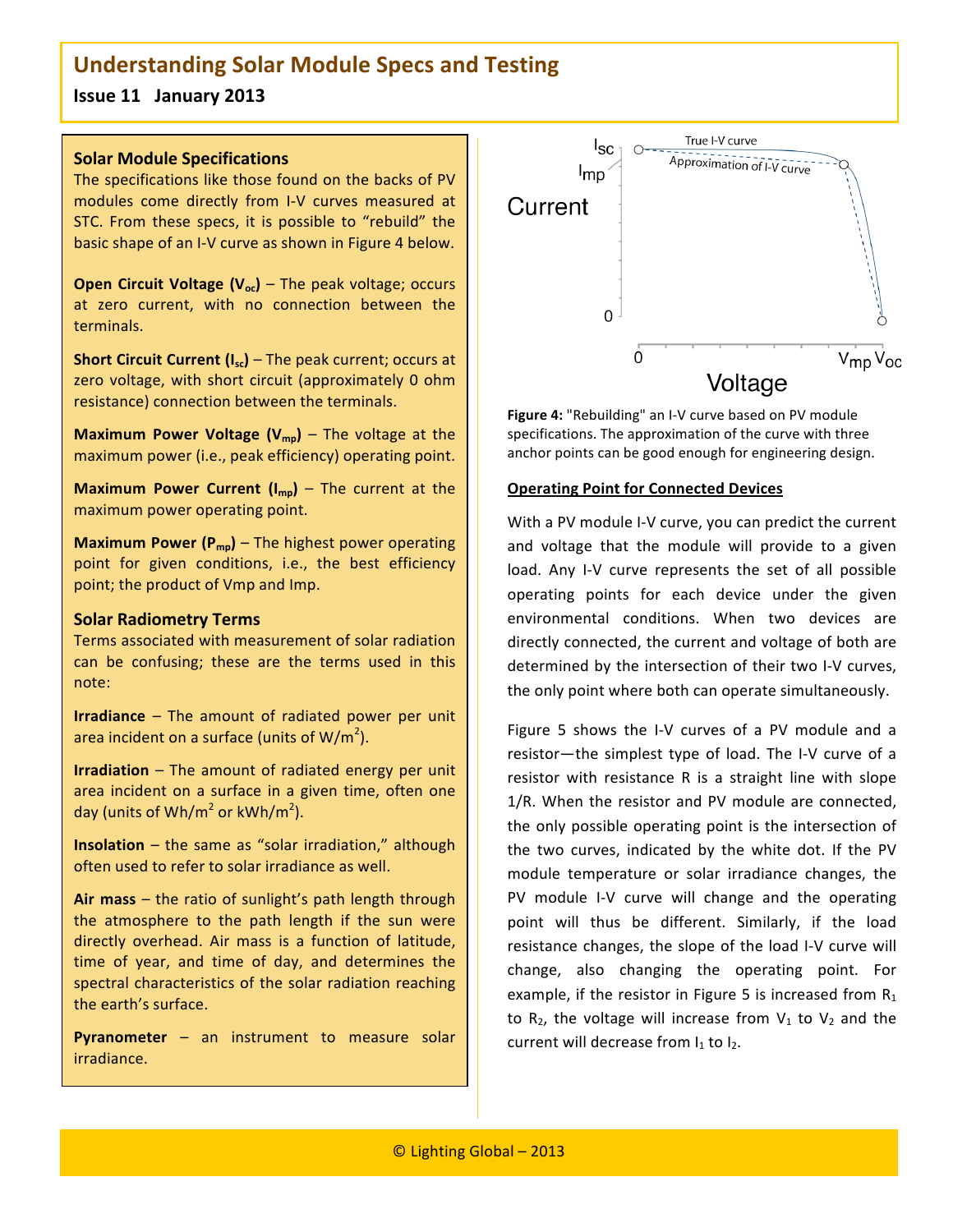

Figure 5: I-V curves for a typical PV module and two ideal resistors ( $R_1 < R_2$ ). If the PV module and one of the resistors are
connected,
the
operating
point
will
be
at
the
intersection of
the
I‐V
curves.

#### **I‐V
Curves
and
Product
Design:**

There are two general rules for using I-V data to match PV
modules:

- 1) **Match
 voltage:** Make
 sure
 the
 expected operating
voltage
of
the
battery
charging
circuit (accounting
 for
 any
 circuit
 losses
 between
 the PV module and battery) matches well with a good
 operating
 region
 for
 the
 PV
 module.
 In general,
 this
 means
 operating
 in
 the
 region directly to the "left" of the maximum power point. Make sure to account for the full range of
expected
 solar
irradiance,
 temperature,
and load
conditions.
- 2) Predict performance: Make sure that the PV module
 produces
 enough
 energy
 in
 a
 typical day
to
meet
the
expected
load.

#### **Voltage
Matching**

A PV module will operate near the maximum power point (where efficiency is maximized) when it is well matched with its load. Figure 6 shows how I-V curves can
 be
 used
 to
 match
 PV
 modules
 and
 batteries
 in terms of voltage. The I-V curve of a battery is approximately a vertical line, which shifts to the left as

the battery discharges and to the right as the battery charges;
the
shaded
region
shows
a
hypothetical
range of operation for a battery. The middle curve in Figure 6 is
 well
 matched
 to
 the
 battery.
 The
 maximum
 power point is slightly to the right of the fully charged battery voltage. If the maximum power point voltage is below the
battery
charging
voltage,
like
the
curve
on
the
left, the battery
 will
 never
 fully
 charge
 since
 the
 current drops to zero as the battery voltage increases. On the other hand, if  $V_{mp}$  is too high, the module will not operate
 at
 peak
 efficiency;
 a
 better‐matched
 module with the same maximum power could supply more current for a faster charge, or the same charging time could likely be achieved with a smaller, less expensive module.



Figure 6: An illustration of voltage matching between PV modules
and
batteries.

#### **Maximum
Power
Point
Tracking**

<u> 1989 - Johann Stein, fransk politik (d. 1989)</u>

Instead
 of
 directly
 connecting
 the
 PV
 module
 and battery, a DC-DC converter<sup>2</sup> can also be used to step the PV module voltage up or down to match the battery
voltage—in
 theory
optimizing
 the
performance

<sup>2</sup> A
DC‐DC
converter
is
an
electronic
circuit
that
converts
DC
power
from one
voltage
to
another;
essentially,
it
serves
the
same
purpose
as
a transformer
in
an
AC
circuit.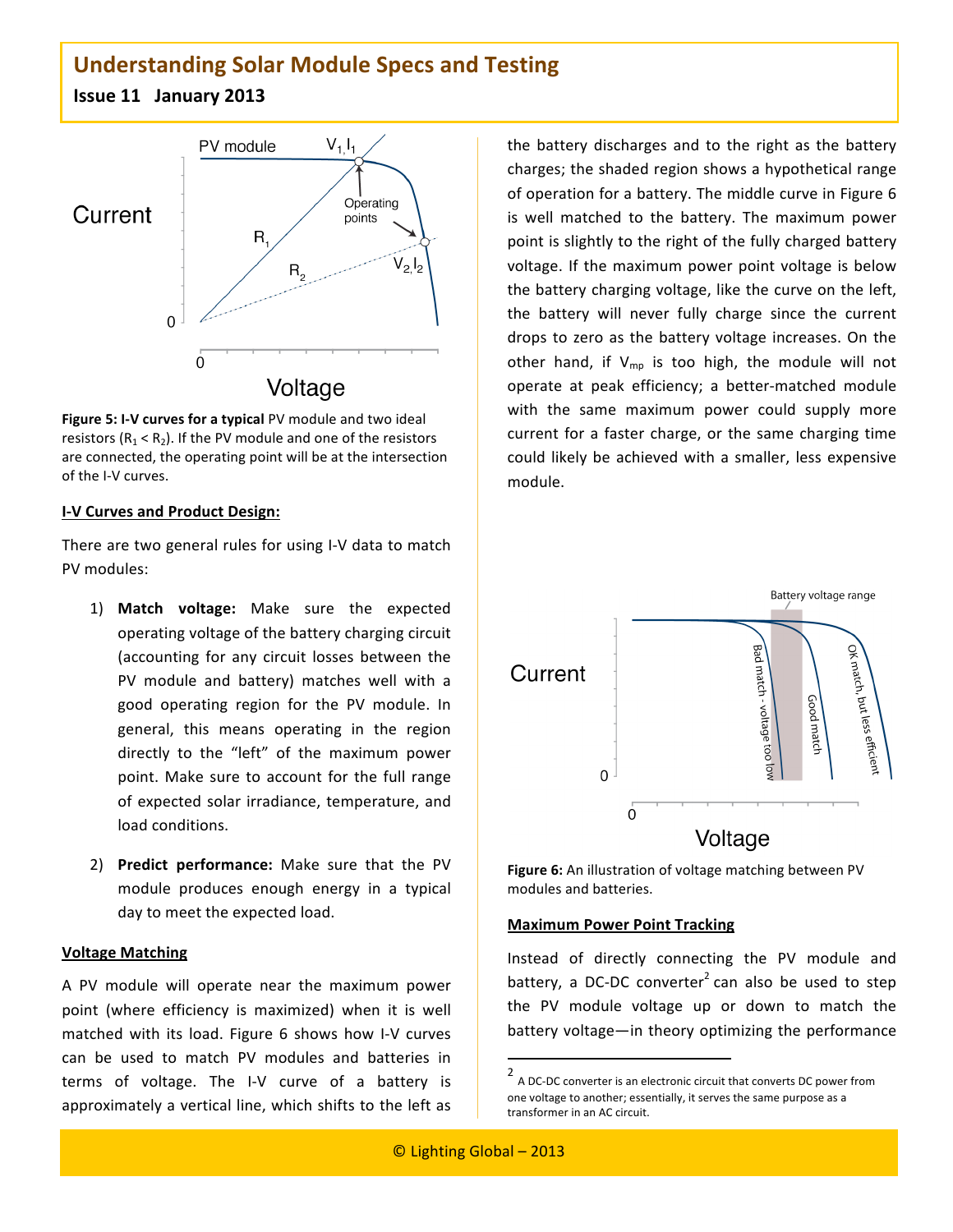of
 an
 otherwise
 poorly
 matched
 system. Some
 DC‐DC converters
 can also provide
 maximum
 power
 point tracking
 (MPPT),
 in
 which
 the
 PV
 module
 voltage
 is constantly
 adjusted
 in
 an
 attempt
 to
 operate
 the module
 at
 the
 maximum
 power
 point.
 Well‐designed MPPT can improve charging efficiency, allowing a smaller PV module; unfortunately, including a DC-DC converter
 adds
 complexity
 and
 increases
 cost,
 and some
power
is
lost
due
to
inefficiency
in
the
converter itself. A well-matched PV module and battery can provide
results
that
are
as
good
as
or
better
than
those from a DC-DC converter, especially in a low-cost product.

#### **Accounting
for
High
Temperature
Operation**

Since
 real
 products almost
 never
 operate
 at
standard test conditions, it is important to also consider the influence
of
module
operating
 temperature
on
voltage matching. Recall that higher temperatures mean lower operating
 voltages. In
 most
 places,
 50°C
 is
 a
 good estimate for the operating temperature under full sun at
moderate
 ambient
 temperatures;
 however,
on very hot days, the module temperature may reach 70°C. Figure 7 shows how a product that performs well at moderate
 temperatures may
 have
 a
 much
 lower charging
current
(poor
performance) in
very
hot
places. In this case, the voltage of the PV module should be made higher by adding cells to the module if the product
is
intended
 for
use
in
very
hot
areas.
The
best way to find the module temperature for a given product
is
to
measure
it
in
the
expected
conditions.

To
estimate
the
expected
performance
of
your
own
PV modules
 at
 various
 operating
 temperatures,
 you
 can use
Equations
2‐3
 (Appendix
A)
 to
adjust
each
 current and
 voltage
 measurement
 from
 the
 STC
 value
 to
 the value at the expected operating temperature. An alternative is to simply measure the curves at the temperatures
 of
 interest;
 low‐cost
 measurement procedures
 are
 presented
 in
 Part
 2
 of
 this Technical Note.



Figure 7: The influence of module temperature on voltage matching
 between
 PV
 modules
 and
 batteries.
 This combination of PV module and battery will work well at 50 °C, but the battery may not be fully charged at 70 °C.

#### **Predicting
Performance**

Once you have a temperature-adjusted I-V curve it is possible to estimate the current (or power) that will be produced by the module during a day of charging. This determines how well a particular load (like an LED light) can
be
served
by
the
PV
module.

Estimating the daily charge (mAh) or energy (Wh) produced by a PV module is a three-step process:

- 1) *Generate a
 temperature‐adjusted I‐V
 curve.* This can be as easy as using a three-point approximation like in Figure 4 or measuring a detailed I‐V
 curve
 (as
 is
 described
 in
 later sections).
 The
 temperature
 adjustment
 should convert
 from
 standard
 test
 conditions temperature
 (25°C)
 to
 the
 expected
 operating temperature
 (normally
 50°C,
 but
 up
 to
 70°C
in hot
areas).
- 2) *Locate
the
expected
operating
point
on
the
I‐V* curve based on the typical battery charging voltage and including any losses in the circuit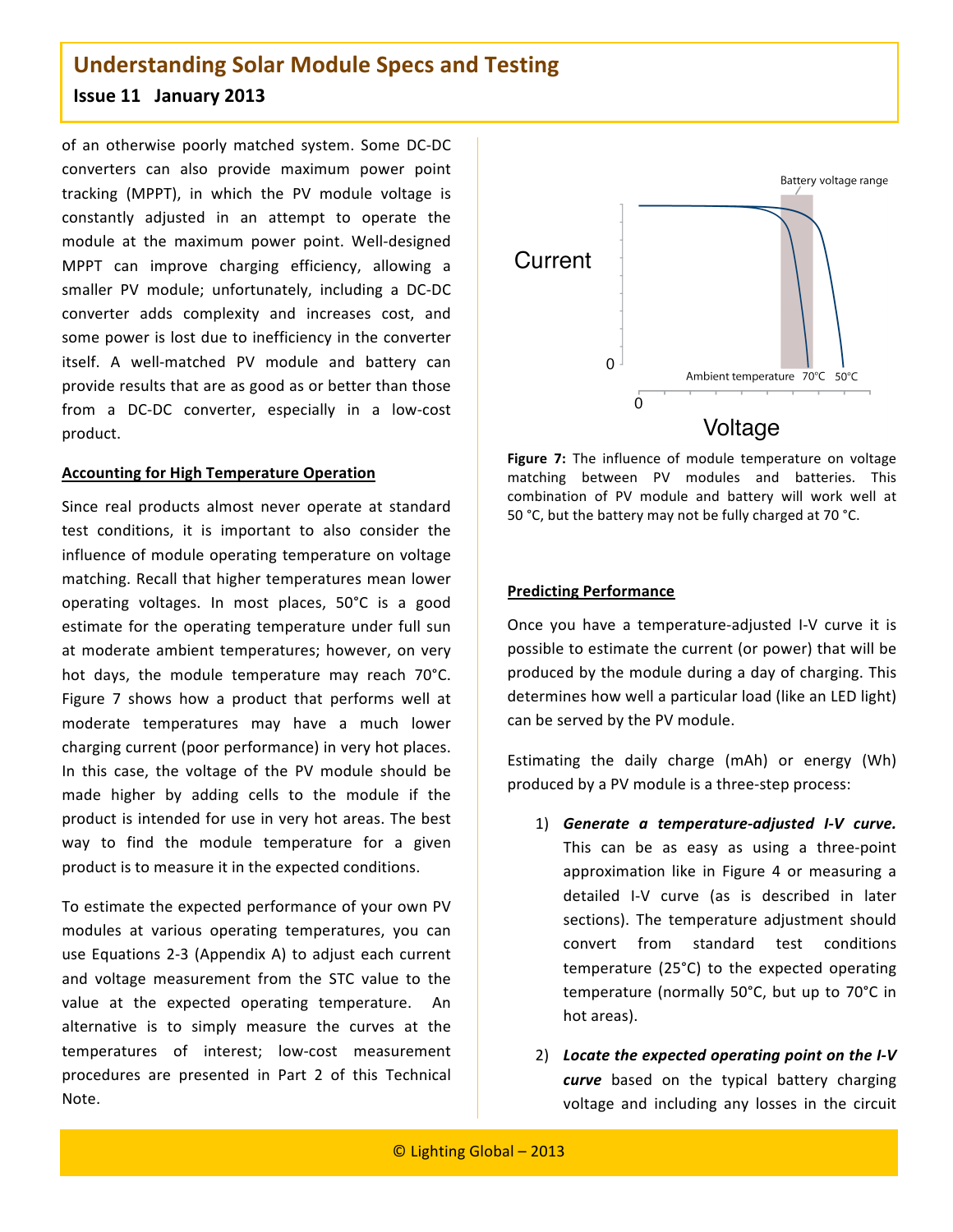between
 the
 battery
 and
 PV
module. Typically the
losses
are
very
small,
but
they
can
be
large in some cases, such as when a linear voltage regulator
 or
 other
 inefficient
 DC‐DC
 converter is
used.
(For
example,
if
a
blocking
diode
is
used between
 the
 PV
 module
 and
 battery,
 add approximately 0.6 V to the battery voltage to find
the
PV
operating
voltage.)
Note
the
current (mA)
or
power
(W)
at
this
operating
point.

3) *Estimate
 the
 daily
 charge
 or
 energy production
using
an
estimate
for
the
available solar resource at
 the
 location
 where
 the product
 will
 be used*. <sup>3</sup> Use
 an
 estimate
 of average daily solar irradiation (insolation), in units of  $kWh/m^2$ . Note that these units are also equal to "full sun hours"-the number of equivalent hours of sun at  $1,000 \text{ W/m}^2$ (approximately the intensity of noontime sun). Since I-V curves are typically given for 1,000 W/ $m^2$  solar irradiance, it is possible to simply multiply the full sun hours by the current or power at the expected operating point to find the daily charge (mAh) or energy (Wh).

Consider
a
hypothetical
example
0.8 W
PV
module with an I-V curve shown below in Figure 8. It will be used
 to
 charge
 a
 lithium‐ion
 battery
 in
 Nairobi, Kenya,
where
the
temperature
is
moderate,
so
the I‐V
 curve
 has
 been
 adjusted
 for
 an
 estimated operating
 temperature
 of
 50°C. Based
 on
 the typical
 range
 of
 charging
 voltages
 for
 the
 battery, we expect a typical PV module operating point at 3.5 volts and 210 mA if the solar irradiance is at "full sun." This is 0.74 W. Since Nairobi receives

5.3 kWh/ $m^2$  on a typical day, we can estimate the daily
energy
production
 from
the
solar
module
will be
 3.9 Wh—0.74 W
times
 5.3
 sun‐hours.
 Likewise, the
total
charge
generated
will
be
1,100 mAh.
If
the lithium-ion battery capacity is 2,000 mAh, this means
 it
 can
 be
 recharged
 about
 halfway
 in
 one typical
day
of
solar
charging
in
Nairobi.



**Figure 8:** Hypothetical matching between a PV module operating
at
50°C
and
a
LiFePO4
battery.

<sup>3</sup> Solar
radiation
is
highly
variable,
depending
on
location,
season,
weather, shading
from
nearby
objects,
and
user
behavior.
Data
resources
for estimating the available solar radiation are listed in Appendix C, but it is important to remember that real operation on a day-to-day basis will rarely match the "typical day" exactly. For a typical sunny place, 5 full-sun hours (i.e., 5 kWh/m<sup>2</sup>)—the standard solar day—is a reasonable estimate.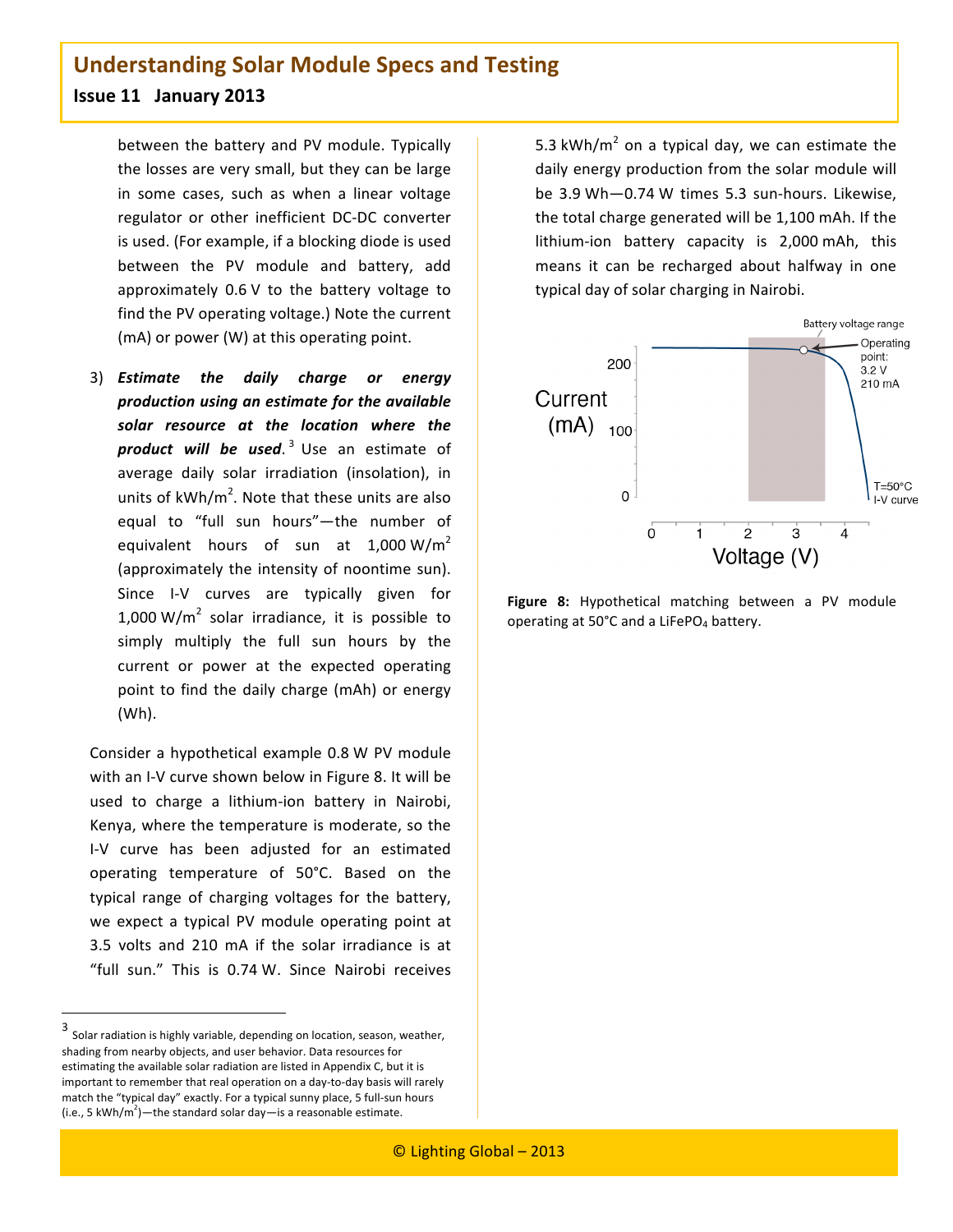### **Part
2:
Measuring
I‐V
Curves**

Before measuring an I-V curve it is important to first define the goals of the measurements. Do you want to check
 the
 consistency
 of
 PV
 modules
 in
 a
 batch?
 Are you
interested
in
 checking
 that
a
 delivered
 PV
module matches
specs?

The
 outdoor
 test
 methods
 described
 in
 this
 note generally use inexpensive
 equipment,
 but
 require careful
measurements
that
may
not
be
fast
and
require a
 skilled
 and
 experienced
 technician.
 However,
 with careful measurement it is possible to get results that are
 nearly
 as
 accurate
 as
 those
 from
 national laboratories using high-tech (expensive-\$50,000 and up) equipment. The equipment we describe can cost as little
as
\$1,000.

The goal of our measurement is to generate an I-V curve
 that
 describes
 the
 PV
 module
 at
 standard
 test conditions. Those conditions can be simulated indoors with expensive equipment, but since they don't typically
 occur
 in
 real
 operation,
 the
 outdoor
 testing approach is to measure an I-V curve somewhere near the
standard
conditions
and
correct
for
deviations.

#### **Equipment
Snapshot**

There are three main parts to an outdoor I-V curve measurement setup: a variable load, temperature and solar
 radiation sensors, and
 voltage
 and
 current measurement
equipment.

#### **Variable
Load**

It is quite easy to measure short-circuit current and open‐circuit
voltage;
 the
challenge
is
measuring
points between
 the
 two
 extremes
 by
 systematically
 varying the
load.
I‐V
curves
can
be
measured
using
resistive
or capacitive
 loads;
 resistors
 are
 easier to
 use
 with
 low‐ cost
measuring
equipment,
 but
 capacitors
allow
 faster measurements.
Only
resistive
loads
are
discussed
here.

A
 variable
 resistor
 (also
 called
 a
 potentiometer
 or rheostat) for
 measuring I‐V
 curves must
 be
 sized correctly
 to
 capture
 the
 full curve. The
 goal
 is
 to measure
the
maximum
power
point
and
several
points around
 it
 to
 fully
 characterize
 the
 most
 "non‐linear" section of the curve-the knee. Figure 9 below shows a well-matched variable resistor. Recall that a single resistance is a straight line on the plot with a slope equal to 1/R; a range of resistances will look like a triangle-shaped window on the I-V curve. Figure 10 shows how a well-matched potentiometer for one PV module may be a bad fit for another one. If you are measuring a wide range of PV modules you will probably need a range of variable resistors<sup>4</sup>.



Figure 9: A well-matched variable resistor for measuring a given
PV
module
I‐V
curve.
The
points
 that
can
be
captured (white) give a good picture of the true I-V curve. The points shown correspond to equally spaced resistance values; shortcircuit
 current
 and
 open‐circuit
 voltage
 are
 measured without using the resistor.

<u> 1989 - Johann Stein, fransk politik (d. 1989)</u>

<sup>4</sup> Appendix
D
details
a
procedure
for
sizing
resistors
for
I‐V
curve
testing.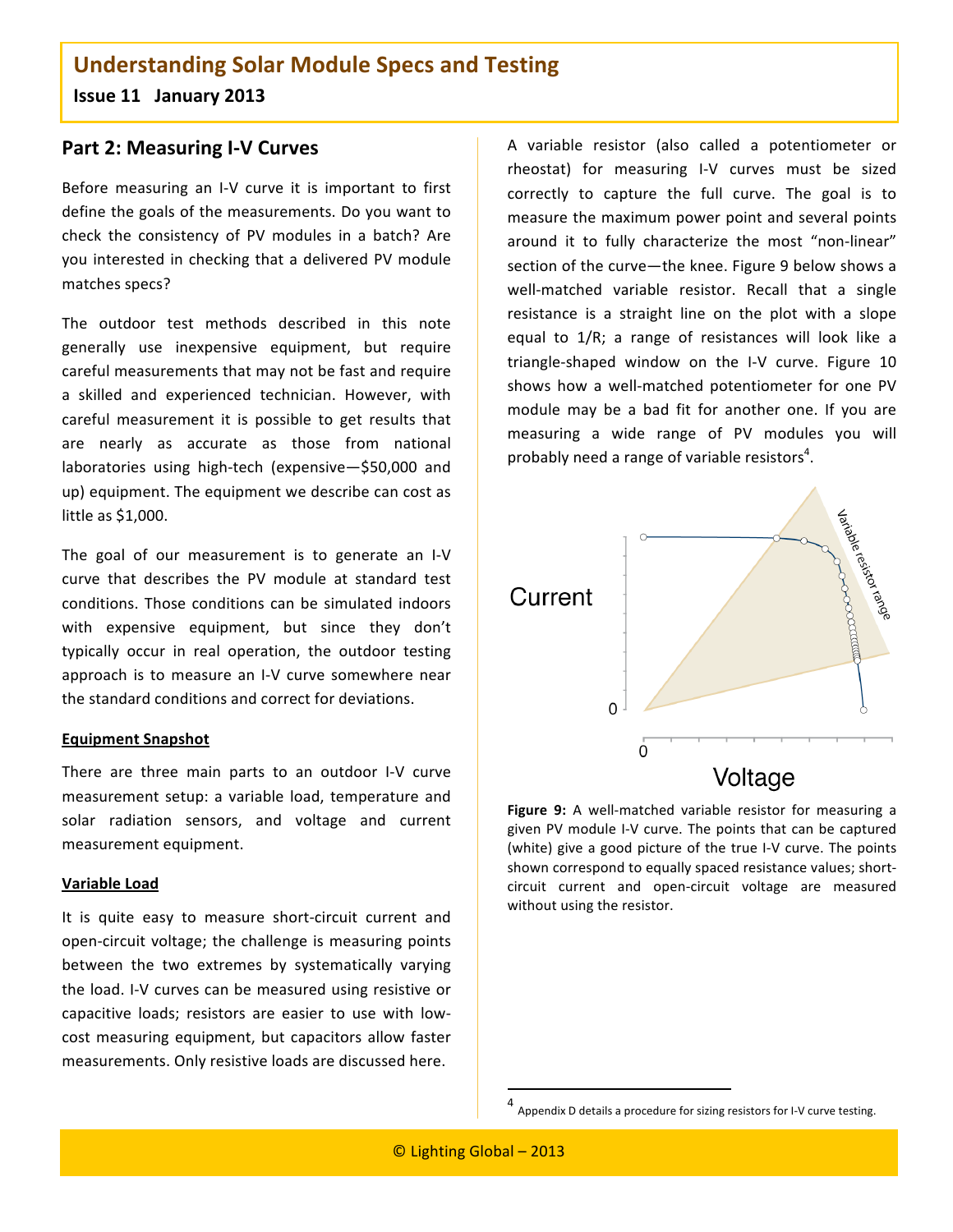

Figure 10: A variable resistor that is poorly matched for one PV module but OK for another. A lower-value resistor would be required to measure the "bad-fit" I-V curve.

In addition to having an appropriate resistance range and
 resolution,
 a
 variable
 resistor
 must
 be
 able
 to withstand the current produced by the PV module; if the
current
rating
is
exceeded,
the
variable
resistor
can be
 damaged.
 If
 the
 variable
 resistor
 has
 a
 current rating, it should be greater than I<sub>sc</sub>. Some variable resistors have only a maximum power rating; in this case,
find
the
current
rating
using
Equation
1.

$$
I_{max} = \sqrt{P_{max}/R}
$$
 (1)

where:

 $I_{max}$  = Variable resistor current rating in amps

 $P_{max}$  = Full-scale power rating in watts

 $R =$  Full-scale resistance in ohms

#### **Environmental
Sensors**

It is important to measure each aspect of the system that influences the I-V curve during the test; these are generally
 the
 PV
 module
 temperature
 and
 the solar irradiance. Note these are the same factors that are fixed by the standard test conditions and will be the factors that we correct for when converting real operating
measurements
to
standard
test
conditions.

The
 module
 operating
 temperature
 can
 be
 measured with a surface-mounted thermocouple and a thermocouple reader. The thermocouple is generally attached
to
the
back
of
the
PV
module,
directly
behind part
of
the
active
cell
area.

A
 silicon‐based
 pyranometer
 (solar irradiance measurement
 device)
 is
 the
 best
 type
 of
 solar irradiance sensor during an I-V curve test. They are lower cost and offer faster response times than the thermopile‐based pyranometers
that
are
typically
used for long-term solar energy monitoring. Silicon pyranometers often have an output signal that is a scaled current or voltage; a good quality multimeter can
 be
 used
 to
 measure
 the
 output
 signal
 for conversion to solar irradiance using the calibration factor provided by the pyranometer manufacturer. Pyranometers should be periodically recalibrated to maintain
their
accuracy.

#### **Electronic
Measurements**

Devices to measure the electrical performance of PV modules range from
 simple
 self‐built
 setups
 to
 more sophisticated off-the-shelf or custom made analyzers. In this technical note, we present two low-cost, selfbuilt
 setups
 and
 discuss
 more
 sophisticated
 options available
on
the
market.

The
 most
 basic
 setup
 (Figure 11)
 consists
 of two multimeters: one to measure current and the other for voltage. Also shown are a temperature meter with thermocouple,
a
silicon
photovoltaic
pyranometer
with multimeter, and a variable resistor, also called a rheostat
 or
 potentiometer.
 The
 multimeter
 used
 to measure current must be rated for a maximum current higher than I<sub>sc</sub>. The estimated cost of the pyranometer and variable resistor is about \$300 US. Appendix A has step-by-step instructions on how to operate this basic I‐V
curve
setup.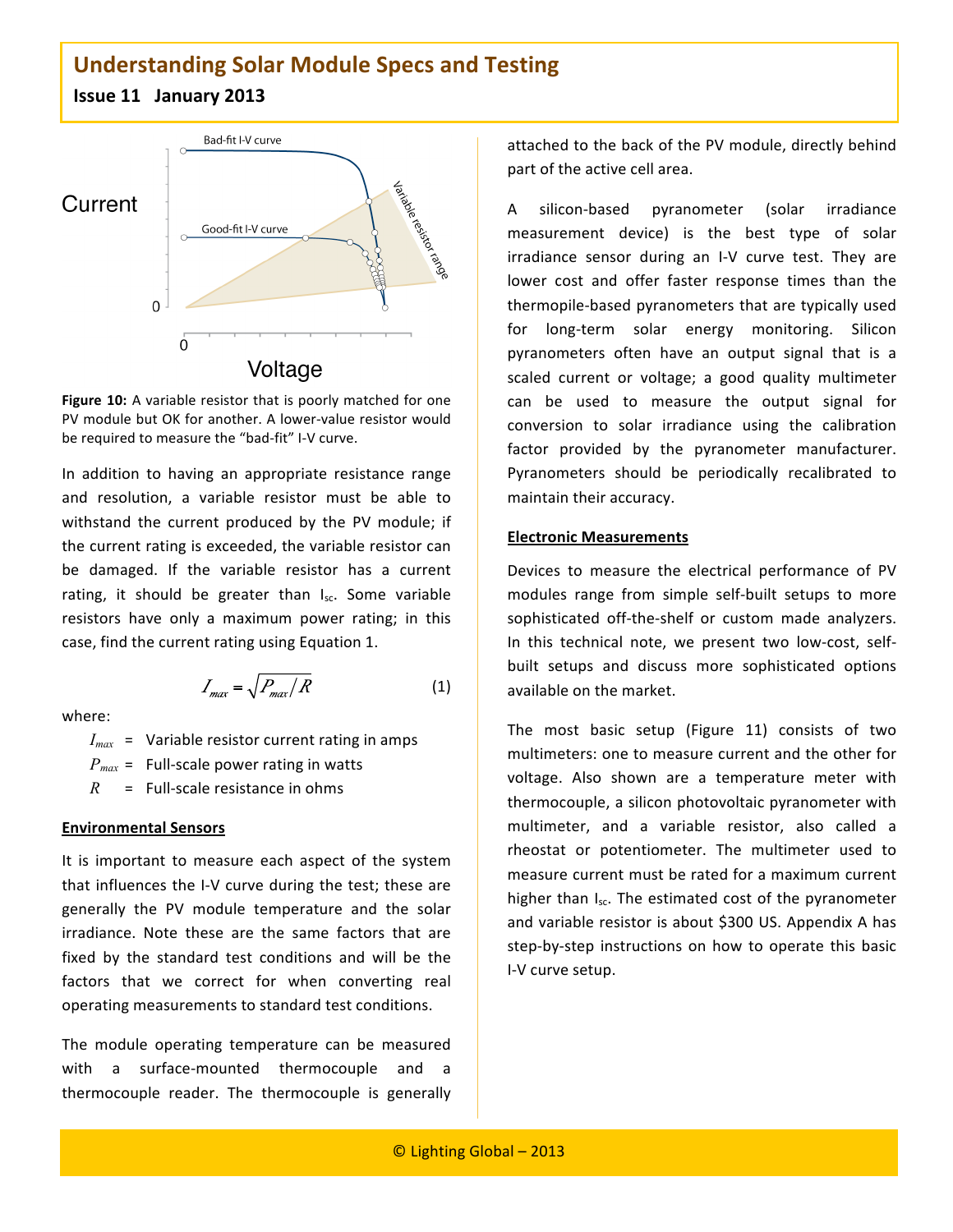**Issue
11

January
2013**



**Figure 11:** Basic I-V curve measurement setup. The pyranometer
must
be
mounted
in
the
same
plane
as
the
PV module
(see
Figure
B1).

Incorporating
 data‐logging
 capabilities
 with
 the measurement
 devices
 can
 simplify
 the I‐V
 curve measurement
 procedure
 and
 improve
 the
 quality
 of results by allowing more points on the curve to be measured. To add data-logging capability, the multimeters
 in
 the
 basic
 setup
 are
 replaced
 (or complemented)
 by
 a
 data
 logger
 and
 current transducer. A current transducer produces a voltage proportional to the current passing through it; the data logger records this voltage. In Figure 12, the data logger reads three signals: the voltage across the PV module, the
 transducer
 voltage
 representing
 the
 current through the load, and the output signal from the pyranometer.
The
 transducer
and
 pyranometer
 signals typically need to be rescaled using the appropriate calibration
 factors;
 this
can
occur
in
post‐processing
of the
data.



Figure 12: I-V curve measurement setup with data logger. The
pyranometer
must
be
mounted
in
the
same
plane
as
the PV
module
(see
Figure
B1).

#### **General
Rules
for
Outdoor
I‐V
Testing**

In
general,
the
goal
of
outdoor
testing
is
that
conditions should be as close as possible to STC and, more importantly, should change as little as possible during the course of the test. Practically, the following general rules
will
help
meet
that
goal:

- I-V curves should be measured under a completely clear sky as close as possible to solar
noon.
The
air
mass
(the
relative
thickness of the atmosphere through which the light from the sun travels-which is based on the solar angle) should be less than or equal to 2. It is
 generally
 OK
 to
 make
 measurements between
10
AM
and
2
PM,
but
this
depends
on the
 location
 and
 time
 of
 year.
 In
 high
 latitude locations, it may not be possible to make measurements
 during
 the
 extreme
 winter months.
- The PV module should be allowed to reach a stable
 operating
 temperature
 before
 the
 test.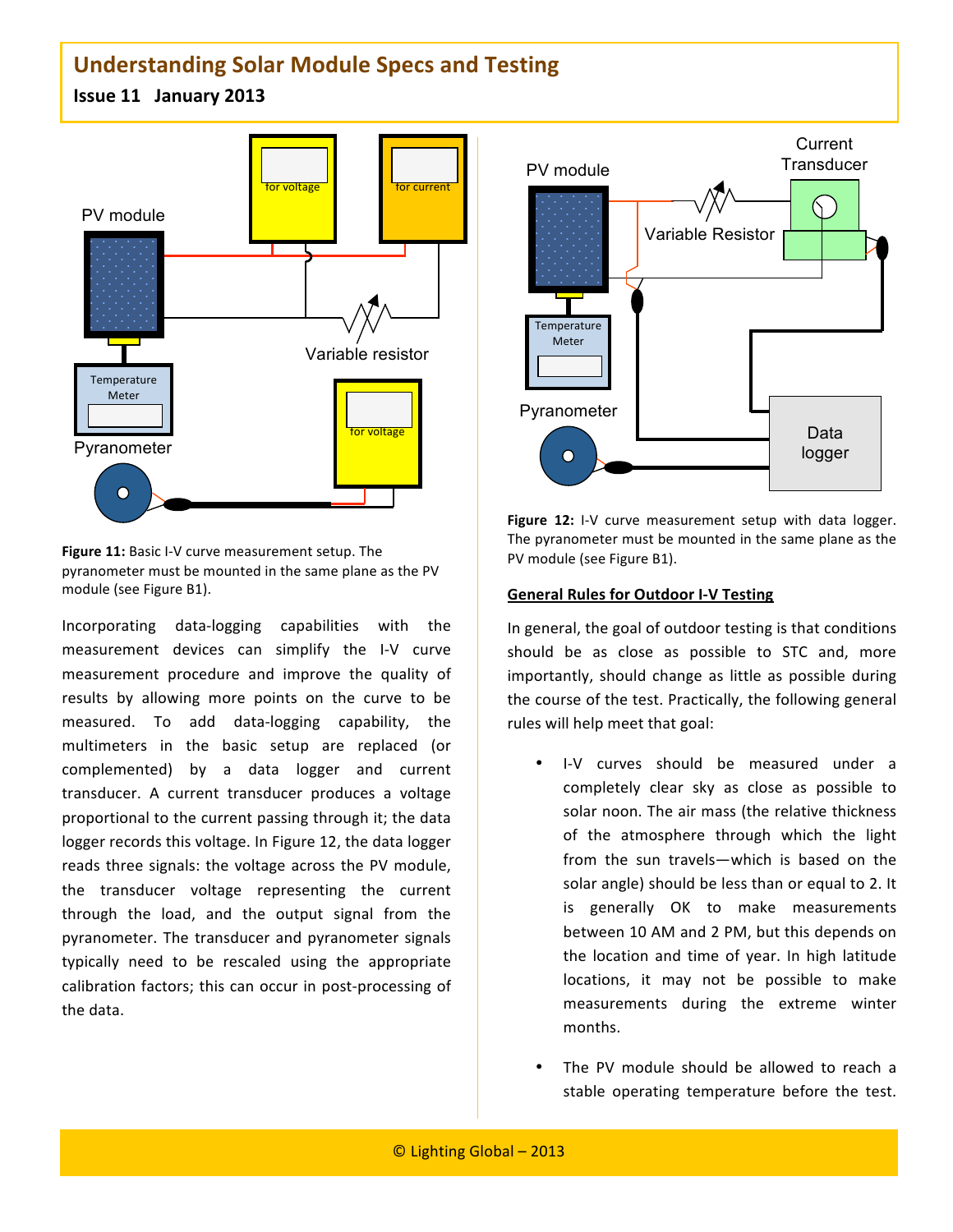In
 practice
 this
 means
 the
 temperature
 is changing
less
than
1 °C
per
minute.

• The pyranometer must be mounted in the same
 plane
as
 the
 PV
module; both
 should
 be directly
 perpendicular
 to
 the
 incoming
 solar radiation.

#### **I‐V
Curve
Analyzers**

Sophisticated I-V curve analyzers are available on the market. These products often come with software to simplify data collection and analysis. In addition, they are
 often
 designed
 with
 conveniently
 integrated components,
 making
 the
 test
 setup
 and
 operation quicker
 and
 easier.
 When
 selecting
 an
 analyzer,
 pay careful
 attention
 to
 the
 analyzer's
 PV
 module
 size range, as most are designed for larger modules than are typically used for off-grid lighting products. I-V curve analyzers range from handheld devices for outdoor
 testing,
 which
 are
 relatively
 inexpensive (\$3,000 US) but require skilled operators and clear skies,
 to
 indoor
 solar
 simulators,
 which
 provide repeatable results and allow testing at any time of day but can cost \$50,000 or more. The solar simulators commonly
 used
 by
 PV
 manufacturers
 use
 a
 flash
 of light that lasts for only a fraction of a second without affecting
 the
 cell
 temperature,
 allowing
 direct measurement
of
performance
at
STC.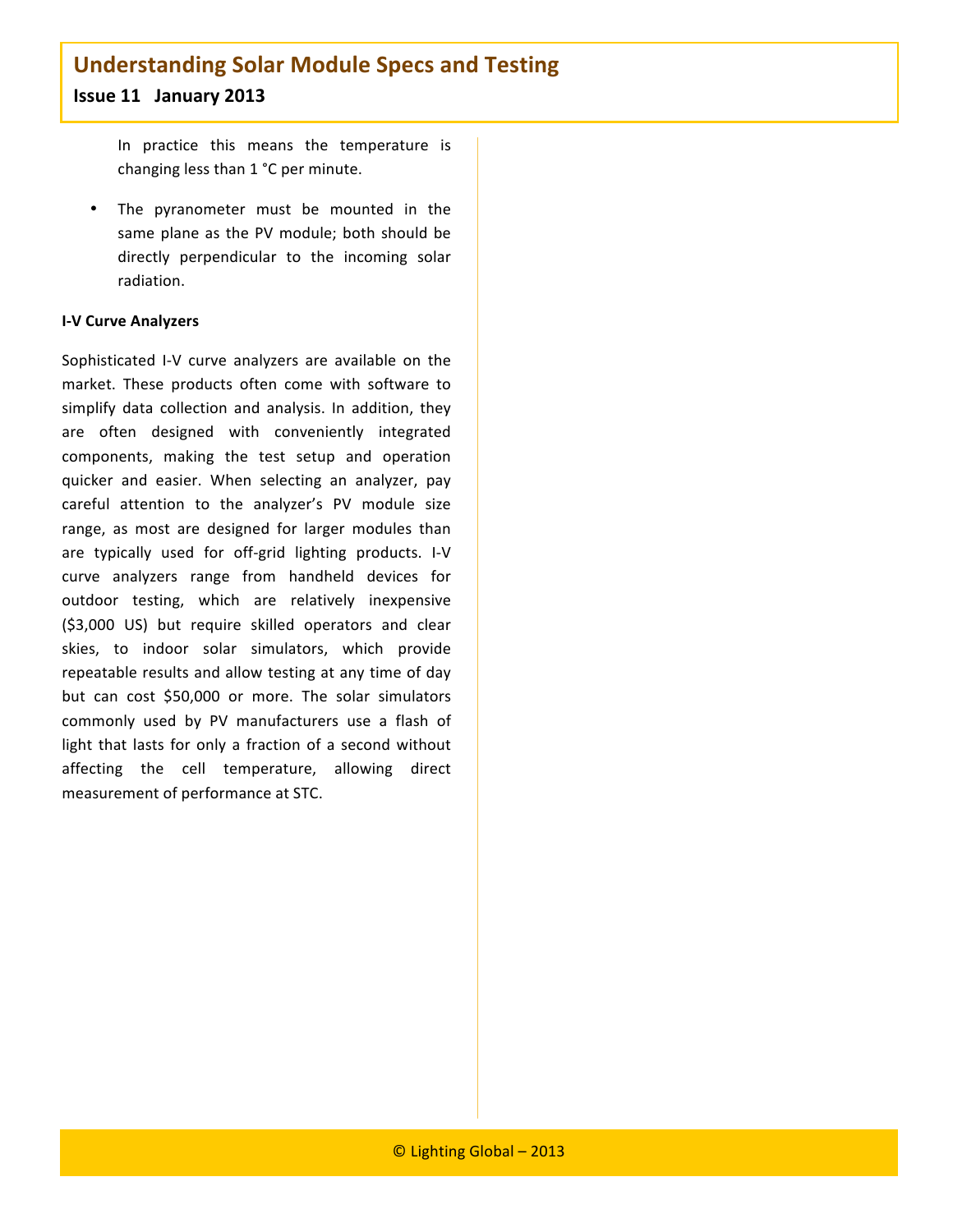### **Appendix
A.
I‐V
curve
adjustment equations**

To generate a temperature-adjusted I-V curve, each current-voltage pair in the STC I-V curve should be adjusted
 using
 Equations
 2‐4
 and
 the
 location‐specific PV
 module
 temperature. If
 measured
 temperature coefficients
are
not
available
for
the
specific
module
of interest, use the values in Table A1. To estimate solar charging
 time,
 refer
 to
 Lighting
 Africa
 Quality
 Test Method
section
2.8.1.

Equations
5‐7
are
used
to
convert
a
measured
I‐V
curve to
 STC
 from
 the
 conditions
 during
 measurement. Use the solar irradiance value from the pyranometer and the
module
 temperature
and
 temperature
 coefficients measured during the test. Note that these equations neglect the dependence of voltage on irradiance and the
 dependence
 of
 current
 on
 temperature;
 these
 are generally
 reasonable
 approximations,
 especially
 when characterizing operation at voltages less than  $V_{mp}$ .

|                           | Table A1: Typical temperature correction coefficients for |
|---------------------------|-----------------------------------------------------------|
| selected PV module types. |                                                           |

| Module Type                     | $T_{c,voc}$ (1/°C) |
|---------------------------------|--------------------|
| Monocrystalline                 | $-0.0043$          |
| Polycrystalline                 | $-0.0035$          |
| Amorphous silicon               | $-0.0031$          |
| Copper indium<br>selenide (CIS) | $-0.0029$          |
| Cadmium telluride<br>(CdTe)     | $-0.0025$          |

**Converting
from
STC:**

$$
I_2 = \frac{I_{\text{src}}}{\left(\frac{G_{\text{src}}}{G_2}\right)}
$$
(2)

$$
V_2 = \frac{V_{\text{src}}}{\left(1 + T_{\text{c,voc}}\left(T_{\text{src}} - T_2\right)\right)}
$$
(3)

$$
P_2 = I_2 V_2 \tag{4}
$$

**Converting
to
STC:**

 $P_{\scriptscriptstyle stc}$  =  $I_{\scriptscriptstyle stc}V_{\scriptscriptstyle stc}$ 

$$
I_{\text{src}} = I_2 \left( \frac{G_{\text{src}}}{G_2} \right) \tag{5}
$$

$$
V_{\text{stc}} = V_2 \left( 1 + T_{c,\text{vac}} \left( T_{\text{stc}} - T_2 \right) \right) \tag{6}
$$

*I* = Current
(A) *V* = Voltage
(V) *G* = Solar
irradiance
(W/m<sup>2</sup> );
1000
W/m<sup>2</sup> at
STC *T* = Temperature
(°C);
25
°C
at
STC *Tc,voc* = Temperature
coefficient
of
voltage
(°C‐1 ) Subscript
stc:
value
at
standard
test
conditions. Subscript
2:
measured
or
location‐specific
value.

where:

(7)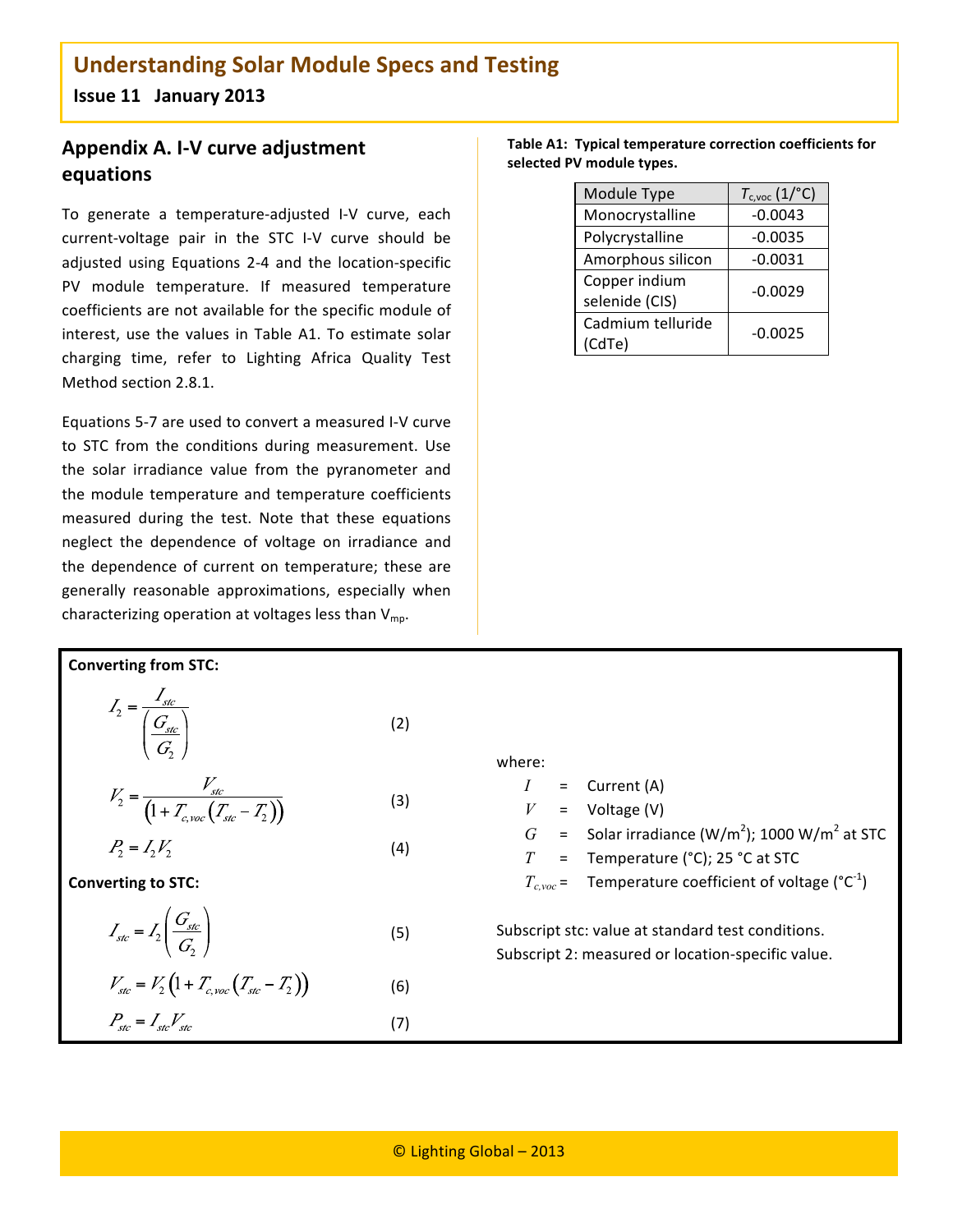**Issue
11

January
2013**

### **Appendix
B:
I‐V
curve
test
procedure**

Follow these steps to measure an I-V curve using the basic test setup (Figure 11). For accurate results, take measurements
under
an
absolutely
clear
sky
and
close to solar noon with an air mass value less than or equal to
2
(see
General
Rules
for
Outdoor
I‐V
Testing
on
page 9). These conditions minimize the change in solar radiation
parameters
during
testing.

Materials required: stand (see below), pyranometer, variable
 resistor,
 two
 multimeters,
 thermocouple, temperature
 meter,
 small
 piece
 of
 foil‐backed
 foam tape
for
thermal
insulation.

The solar module and pyranometer must be in the same
 plane,
 directly
 normal
 (perpendicular)
 to
 the incoming
 solar
 radiation.
 This
 can
 be
 accomplished using a stand consisting of a board with a sight tube perpendicular to the plane of the module and pyranometer
 (Figure
B1).
The
board
is
 then
positioned so that the area illuminated through the tube is perfectly
circular.



Figure B1: I-V curve testing rack.

#### **Setup
and
temperature
coefficient
measurement**

If the PV module is separate from the product or can be removed
without
damaging
the
active
PV
material:

- 1. Connect the voltage meter in parallel with the PV module. Keep the module in the shade until step
3.
- 2. Affix the thermocouple to the back of the PV module
 with
 thermal
 insulating
 tape. Connect the
thermocouple
to
the
temperature
meter.
- 3. Position
the
testing
stand
so
it
is
perpendicular to the sun and place the PV module on the stand. Immediately record the temperature  $(T_1)$ and open-circuit voltage (V<sub>oc.1</sub>).
- 4. Leave
the
PV
module
on
the
stand
and
wait
for the
 module
 to
 reach
 an
 equilibrium temperature
 (approximately
 30
 minutes,
 until the
 temperature
 is
 changing
 by
 less
 than 1 °C/min).
Adjust
the
stand
as
needed
to
keep
it perpendicular
to
the
sun.
- 5. Connect
the
variable
resistor
and
current meter as in Figure 11, but leave one terminal of the variable
 resistor
 disconnected
 to
 allow measurement
of
 the
open‐circuit
voltage.
 (You can
 do
 this
 while
 waiting
 for
 the
 module
 to reach
equilibrium
temperature.)
- 6. Perform
the
I‐V
curve
measurement
procedure below.
- 7. After
the
I‐V
curve
measurement,
measure
and record the PV module temperature again  $(T_2)$ .
- 8. Disconnect
 the
 variable
 resistor
 and
 measure the open-circuit voltage at  $T_2$  ( $V_{\text{oc,2}}$ )

If the back of the module is inaccessible (for example, if the
module
is
integrated
into
a
product
and
cannot
be removed
without
damaging
it):

1. Connect the voltage meter in parallel with the PV module. Keep the module in the shade until step
3.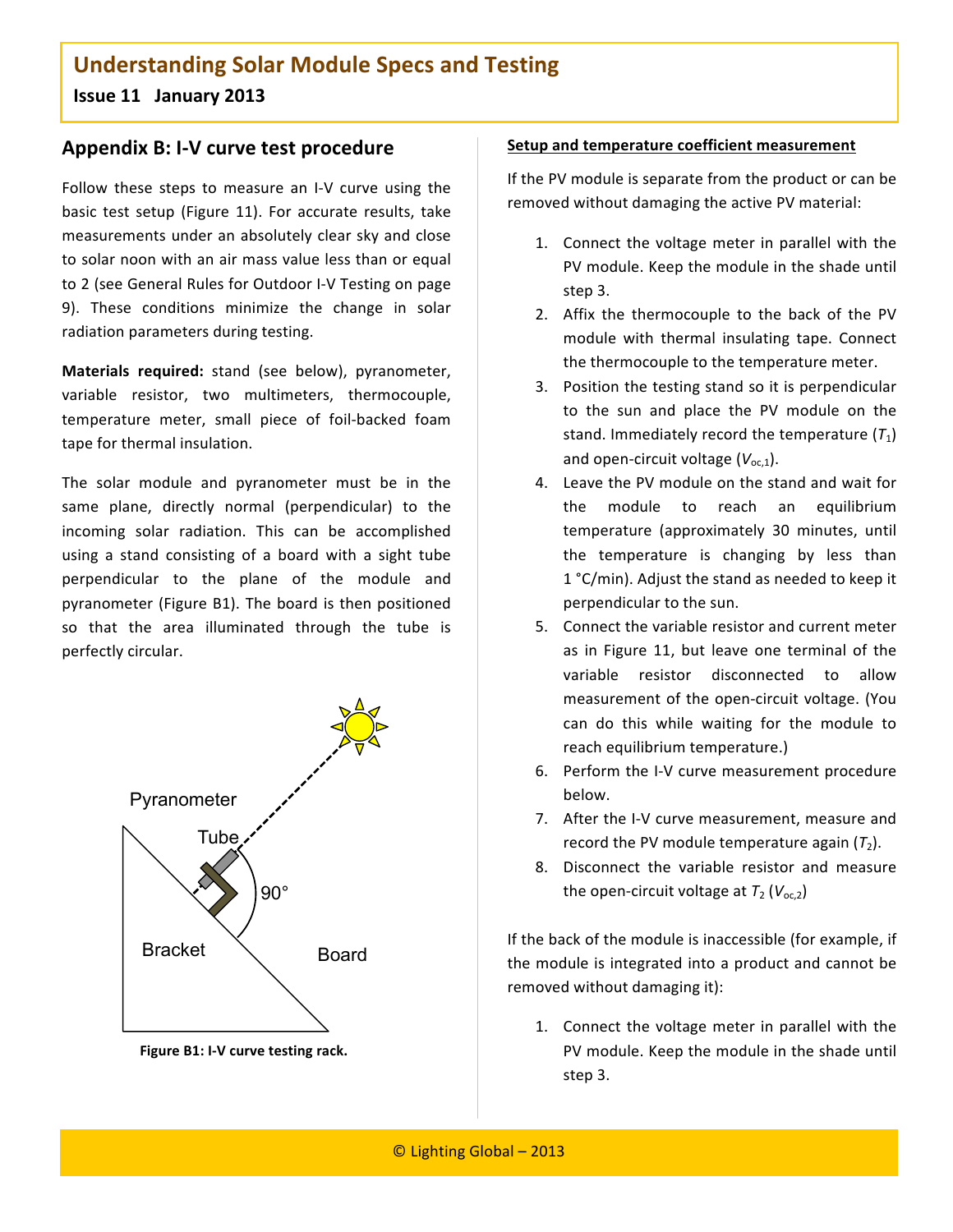- 2. Affix the thermocouple to the front of the PV module
 over
 the
 active
 area
 with
 thermal insulating
tape.
- 3. Position
the
testing
stand
so
it
is
perpendicular to the sun and place the PV module on the stand. Immediately
 record
 the
 temperature  $(T_1)$ , then quickly remove the thermocouple and
 insulating
 tape
 and
 measure
 the
 open‐ circuit voltage (V<sub>1</sub>).
- 4. Reattach the thermocouple to the front of the module,
in
the
same
location
as
before.
- 5. Leave
the
PV
module
on
the
stand
and
wait
for the
 module
 to
 reach
 an
 equilibrium temperature
 (approximately
 30
 minutes,
 until the
 temperature
 is
 changing
 by
 less
 than 1 °C/min). Adjust the stand as needed to keep it perpendicular
to
the
sun.
- 6. Connect
the
variable
resistor
and
current meter as
 in Figure 11,
 but
 leave
 one
 terminal
 of
 the variable
 resistor
 disconnected
 to
 allow measurement
of
the
open‐circuit
voltage.
- 7. Remove the thermocouple from the PV module. Record the open-circuit voltage (V<sub>oc,2</sub>). Immediately reattach the thermocouple in the same
 location
 as
 before
 and
 record
 the temperature (*T*<sub>2</sub>).
- 8. Immediately remove the thermocouple again and
 immediately perform
 the
 IV
 curve measurement
procedure
below.

#### **I‐V
curve
measurement
procedure**

- 1. Ensure that the stand is still perpendicular to the
sun
before
beginning
the
test.
- 2. Record the pyranometer output signal (either voltage or current) for later conversion into a solar irradiance value using the pyranometer's calibration
factor.
- 3. With
 one
 terminal
 of
 the
 variable
 resistor
 still disconnected,
 record
 the
 voltage;
 this
 is
 the open‐circuit
voltage
Voc.
- 4. Set
 the
 variable
 resistor
 to
 its
 highest
 setting and
reconnect
it.
- 5. Slowly
 turn
 the
 variable
 resistor
 knob,
 pausing often
 to
 record
 the
 current‐voltage
 pairs. For better
accuracy,
record
the
temperature
(if
the thermocouple is on the back of the module) and
pyranometer
output
value
along
with
each current
 and
 voltage
 measurement. Record more
points
near
the
knee
of
the
curve. It
may be helpful to sketch a plot of the I-V curve as the
measurements
are
recorded,
as
long
as
this can
be
accomplished
without
slowing
down
the data
collection.
(For
example,
the
data
could
be entered
directly
into
a
spreadsheet
on
a
laptop computer.)
- 6. Continue until you reach zero resistance; this will measure the module's short-circuit current I<sub>sc</sub>. To prevent damage to the equipment, avoid leaving the variable resistor at or near zero for longer
than
necessary.
- 7. Record
 the
 pyranometer
 output
 value
 again, verifying
 that
 it
 is
 within a
 reasonable tolerance<sup>5</sup> of the measurement at the start of the test. Use the average of the two values to compute the measured solar irradiance  $(G_2)$ . (You
 can
also
 use
a
multimeter
with
averaging functionality
to
measure
the
average
irradiance over
the
entire
test.)
If
the
pyranometer
output value
 has
 changed
 by
more
 than a
 reasonable tolerance, repeat the test. If you recorded the pyranometer output value with each measurement,
this
step
is
unnecessary.

With a data logger, the procedure is the same, except that
 you
 do
 not
 need
 to
 pause
 to
 record measurements. Turn the variable resistor knob slowly, especially
near
the
knee
of
the
curve.

<u> 1989 - Johann Stein, fransk politik (d. 1989)</u>

<sup>5</sup> The definition of the reasonable tolerance for a change in irradiance will vary depending on the application of the test results, but will nearly always be
<5%.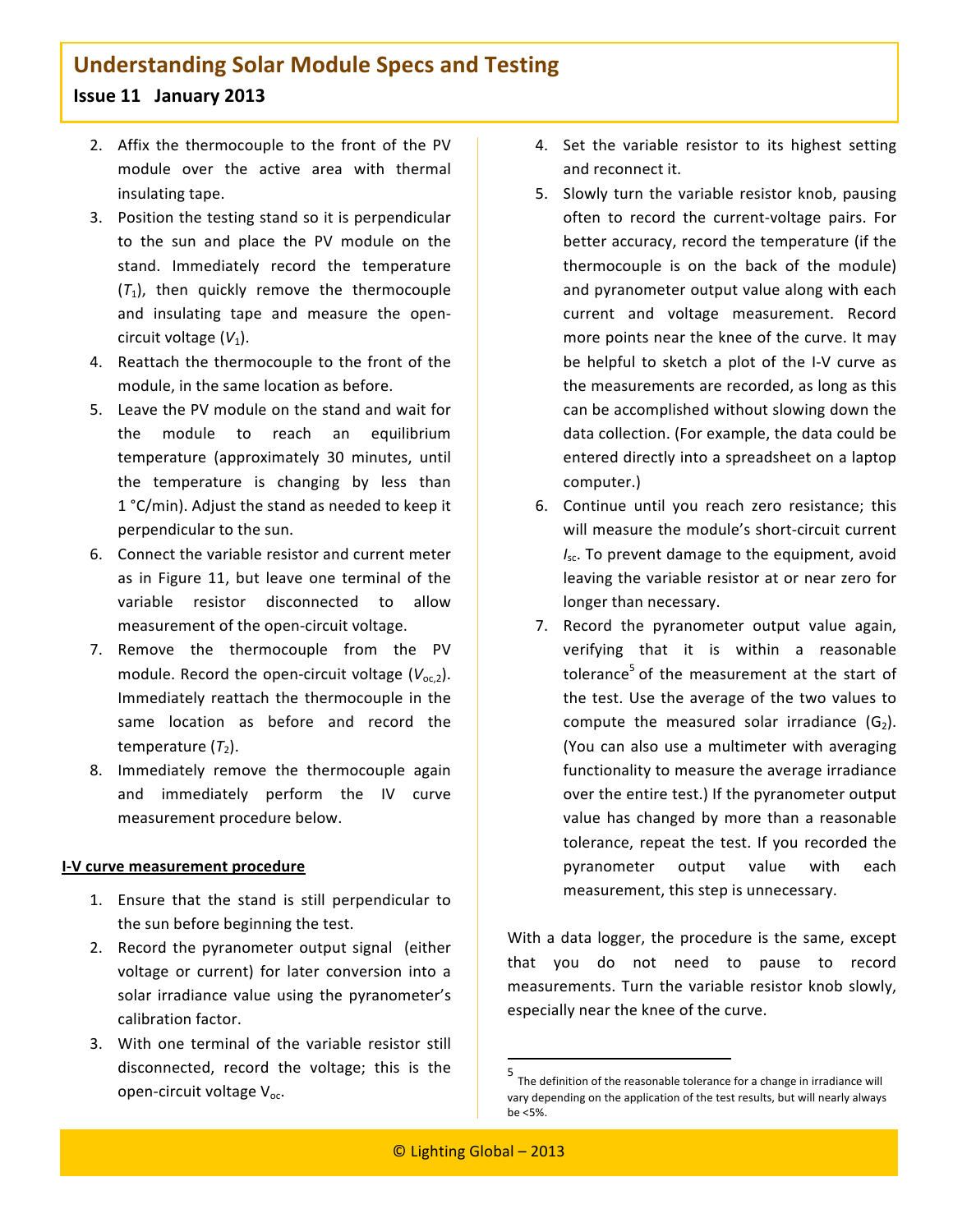### **Issue
11

January
2013**

#### **Calculations**

- 1. Calculate the solar irradiance  $(G_2)$  from the pyranometer
output
signal
using
the pyranometer's
calibration
coefficient.
- 2. Convert
all
current
measurements
to
STC
using Equation 5. For the solar irradiance at STC  $(G<sub>stc</sub>)$ , use 1000 W/m<sup>2</sup>.
- 3. Compute
the
temperature
coefficient
of voltage
using
Equation
8.

$$
T_{c, \text{voc}} = \frac{\left(V_{oc,1} - V_{oc,2}\right)/V_{oc,2}}{T_1 - T_2} \tag{8}
$$

where

 $T_{\text{c,} \text{voc}}$  = Temperature coefficient of voltage  $(1)^{\circ}$ C)

 $T_1$ ,  $T_2$  = Measured temperatures (°C)

 $V_{oc,1}$  = Open-circuit voltage at  $T_1$  (V)

- $V_{oc,2}$  = Open-circuit voltage at  $T_2$  (V)
- 4. Convert
all
voltage
measurements
to
STC
using Equation
6.
If
the
thermocouple
was
attached during
the
test,
use
the
actual
temperature values; otherwise use T<sub>2</sub>.
- 5. Compute
power
by
multiplying
the
STC
values of
current
and
voltage
(Equation
7).
- 6. Plot
current
on
the
vertical
axis
and
voltage
on the
horizontal
axis
to
create
the
I‐V
curve.
The point
where
current
equals
zero
is
the
open‐ circuit voltage (V<sub>oc</sub>); the point where voltage equals zero is the short-circuit current (I<sub>sc</sub>).
- 7. Plot power on the vertical axis and voltage on the
horizontal
axis
to
create
the
P‐V
curve.
The highest
value
on
this
curve
is
the
maximum power point power (P<sub>mpp</sub>). The maximum power point voltage  $(V_{mp})$  is the voltage corresponding to  $P_{\text{mp}}$ ; the maximum power point current  $(I_{\text{mp}})$ is the current corresponding to this voltage on the
I‐V
curve.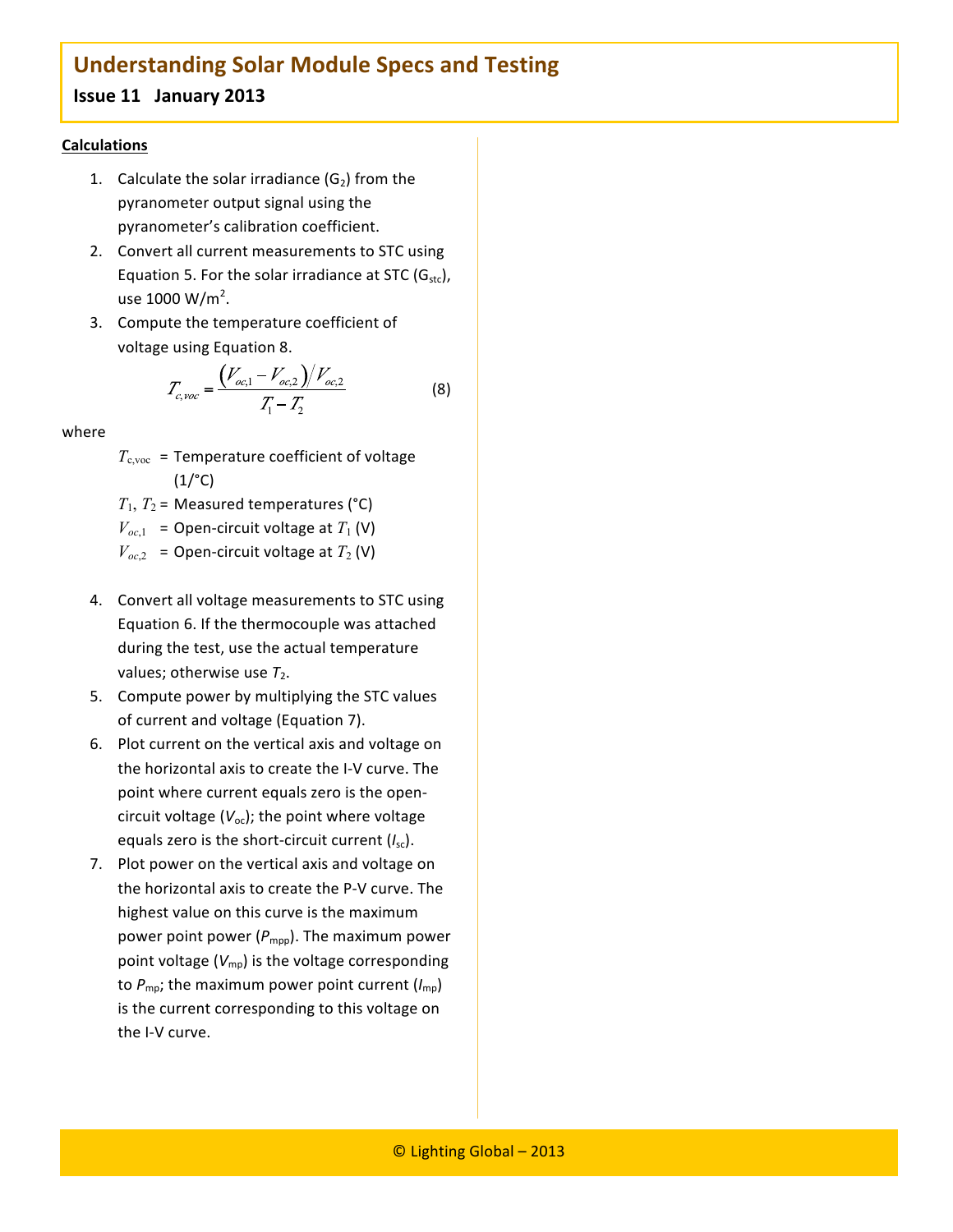### **Appendix
C:
Solar
radiation
data
and additional
data
sources**

The following data and sources of data may be useful for estimating the solar radiation available at sites in Africa
and
elsewhere.
Table
C1
gives
average
daily
solar irradiation
values
for
selected
locations
in
Africa.

#### Table C1. Average daily solar irradiation values calculated **by
Fraunhofer
ISE.**

| Location<br>(City, Country) | Daily solar<br>Irradiation<br>(Wh/m <sup>2</sup> ) |
|-----------------------------|----------------------------------------------------|
| Addis Ababa, Ethiopia       | 5,194                                              |
| Accra, Ghana                | 4,912                                              |
| Nairobi, Kenya              | 5,382                                              |
| Lusaka, Zambia              | 5,170                                              |
| Dodoma, Tanzania            | 5,618                                              |

#### **Additional
data
sources**

USA NASA Surface Metrology and Solar Energy http://eosweb.larc.nasa.gov/sse/

*Model‐based
estimates
of
solar
resource
for
any location
on
Earth.*

European Commission Joint Research Center Photovoltaic
Geographical
Information
System (PVGIS) http://re.jrc.ec.europa.eu/pvgis/

*Model‐based
estimates
of
solar
resource
for locations
in
Europe
and
Africa.
Clickable
GIS interface
and
full‐color
maps.*

USA National Renewable Energy Laboratory Renewable
Resource
Data
Center http://www.nrel.gov/rredc/solar\_data.html

*Variety
of
model‐based
and
measured
solar resource
data
focused
on
USA
but
also
with
a dataset
for
India.*

• United
Nations
Environment
Program
Solar
and Wind
Energy
Resource
Assessment
(SWERA) http://swera.unep.net/

*Web
clearinghouse
for
solar
and
wind
data; references
many
of
the
sites
above
with
some others.*